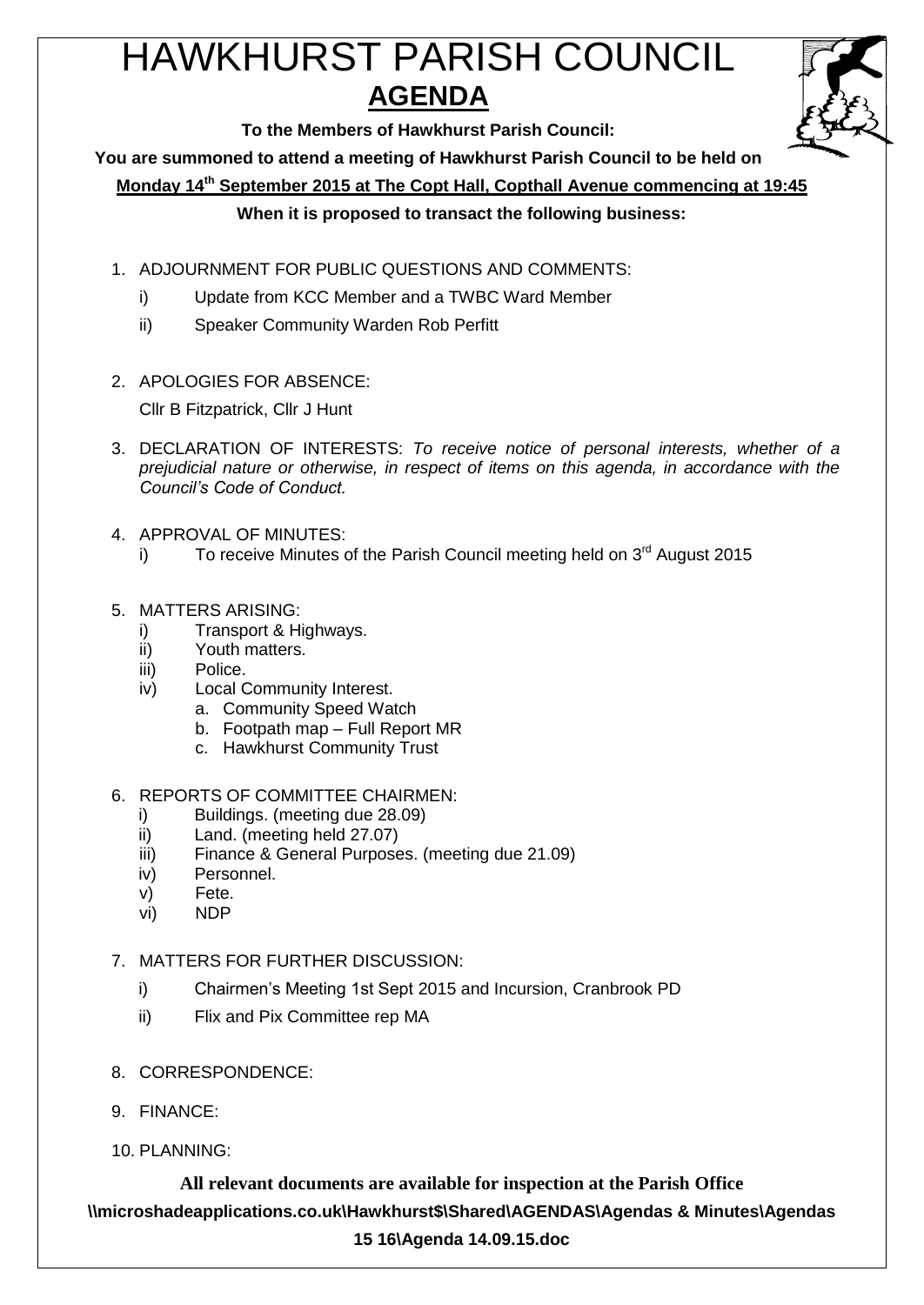#### 11. BURIAL & MEMORIAL:

#### 12. NOTES & INFORMATION:

#### 13. CONFIDENTIAL:

*Pursuant to section 1 (2) of the Public Bodies (Admission to Meetings) Act 1960 it is resolved that, because of the confidential nature of the business to be transacted, the public and the press leave the meeting during consideration of the following items:*

14. CLOSURE:

Nicole Malem, Clerk to the Parish Council

Agenda Item 8: Correspondence

|   | Date                | From                             | Subject                                               |
|---|---------------------|----------------------------------|-------------------------------------------------------|
|   | Received            |                                  |                                                       |
|   | 14.07.2015          | Highgate Hawkhurst WI            | Thanks for donation towards planting at All           |
|   |                     |                                  | Saints/Rye Road                                       |
|   | 2 21.07.2015   KALC |                                  | Confirmation that fund-raising target for east facing |
|   |                     |                                  | slips study at M25 J5 has been met.                   |
| 3 |                     | 23.07.2015   Clerk at Springetts | Accounts Springetts year ending 31.12.14              |
|   |                     | 27.08.2015   Clerk at Dunks      | Accounts Dunks year ending 31.12.14                   |

Agenda Item 9: Finance.

#### INCOME AND EXPENDITURE AUGUST 2015

| Accounts for payment         | £  | 5,883.12  |
|------------------------------|----|-----------|
| Payment received             | £  | 5,814.07  |
| <b>Net Expenditure</b>       | -£ | 69.05     |
| Cambridge<br>Counties<br>&   |    |           |
| Reserve                      | £  | 86,147.60 |
| <b>Lloyds Current</b>        | £  | 10,001.00 |
| <b>Lloyds Access Reserve</b> | £  | 95,169.00 |
| <b>Petty Cash</b>            | £  | 139.36    |

9.1 Agreement to pay payments schedule.

9.2 Account reconciliation and petty cash check.

Agenda Item 10: Planning Highgate Hill Inquiry Report PD

10.1 Planning & Highways Information:

| Ret<br>วmments<br>NO.<br>cation<br>м<br>Jэa |
|---------------------------------------------|
|---------------------------------------------|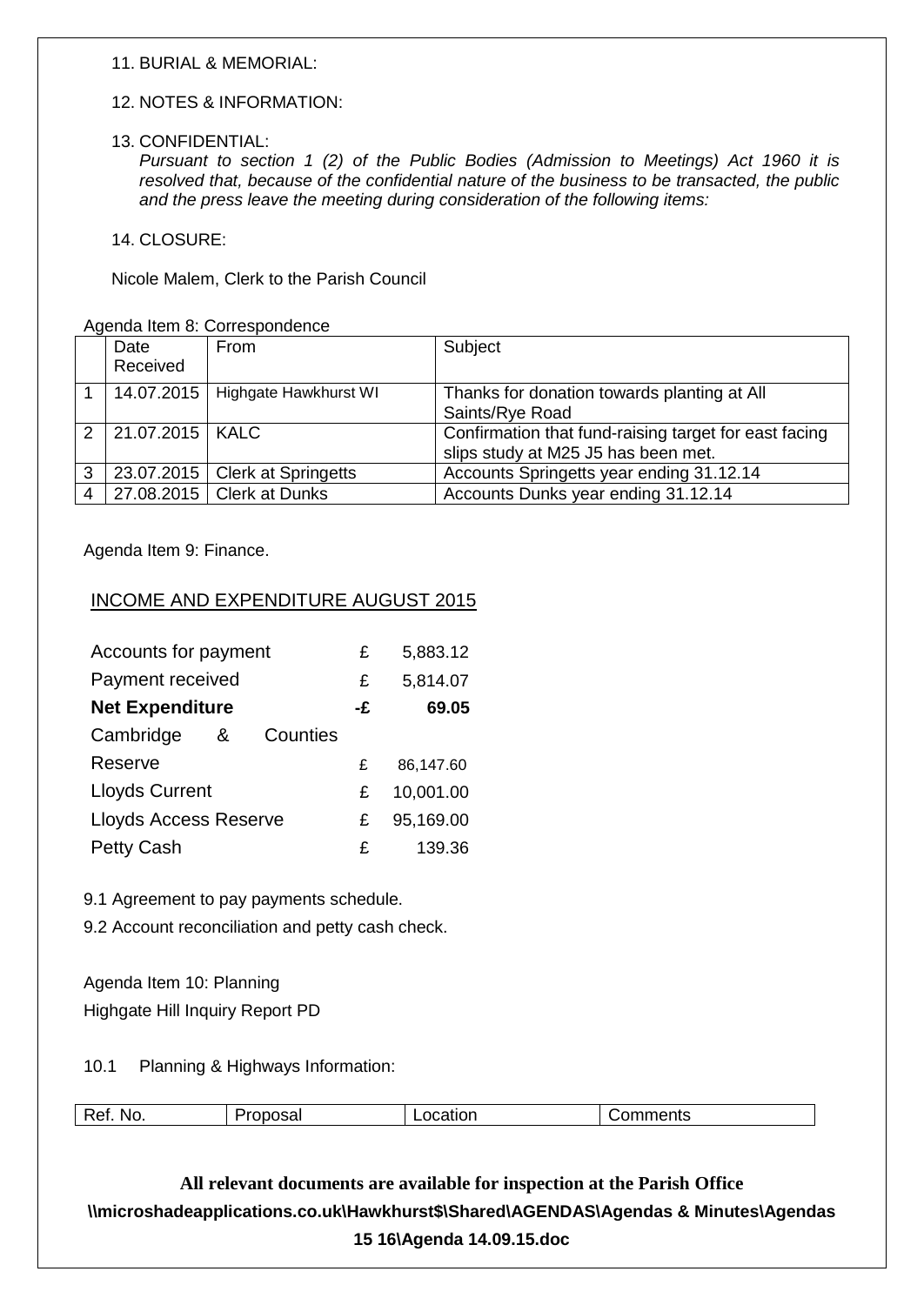| 15/506048/AGRI<br>С | New general storage<br>building and<br>machinery store       | Park Farm, Water Lane       | <b>Prior Notification</b>                                                             |
|---------------------|--------------------------------------------------------------|-----------------------------|---------------------------------------------------------------------------------------|
| 15/506822           | Submission of<br>Landscape<br>ecological/biodiversit<br>Plan | Birchfield, Rye Road        |                                                                                       |
| 15/507052           | Detached two bay<br>single storey garage                     | Spindlewood, Stream<br>Lane | Resubmission of<br>application 15/505325<br>due to admin error -<br>scheme unchanged. |

# 10.2 Planning TWBC Approved:

| Ref            | Proposal                                                                    | Location                  | Comments/Valid            |
|----------------|-----------------------------------------------------------------------------|---------------------------|---------------------------|
| 15/504067/FULL | Demolition of outbuildings to                                               | Little Bokes, Horns Hill  |                           |
|                | replace with store and garage                                               |                           |                           |
| 15/504929/FULL | Vary location of one of                                                     | Cockshot Barn,            |                           |
|                | rooflights on north and 1 <sup>st</sup> floor                               | <b>Highgate Hill</b>      |                           |
|                | eaves window, insertion of 2                                                |                           |                           |
|                | small rooflights on south and<br>on north, ensuite to 1 <sup>st</sup> floor |                           |                           |
|                | and small rooflight on north                                                |                           |                           |
|                | roof with small glazed panel on                                             |                           |                           |
|                | gable end.                                                                  |                           |                           |
| 15/503613/FULL | Change of use from unused shop                                              | Old Moor Post Office,     |                           |
|                | to residential use and a single                                             | The Moor                  |                           |
|                | dwelling                                                                    |                           |                           |
| 15/504601/FULL | Single storey side extension                                                | 20 Park Cottages          |                           |
| 15/503650/LBC  | To paint sections of exterior<br>window in white                            | Church Court, The         | Work completed<br>15/6/14 |
|                |                                                                             | Moor                      |                           |
| 15/504512/LBC  | To repair and/or replace<br>guttering, downpipes, fascias                   | The Old Bakehouse,        |                           |
|                | and soffit boards                                                           | The Moor                  |                           |
| 15/506290/AGRI | Extension of steel portal                                                   | Lower Ellenden Farm,      | Prior Approval not        |
| C              | framed barn                                                                 | <b>Water Lane</b>         | required                  |
| 15/501921/FULL | Change of use of land for                                                   | OS PLOT 6535              | Part retrospective        |
|                | stationing of 1 mobile home                                                 | <b>Heartenoak Road</b>    |                           |
|                | and 1 touring caravan for                                                   |                           |                           |
|                | gypsy/traveler family only with                                             |                           |                           |
|                | hard and soft landscaping                                                   |                           |                           |
| TW/14/501345/R | Minor adjustment to site                                                    | Conghurst Farm,           | Moving plant 3m           |
| B              | layout                                                                      | <b>Conghurst Lane</b>     | to East within            |
|                |                                                                             |                           | application               |
|                |                                                                             |                           | boundary                  |
| 15/505421/FULL | Change of use from office and                                               | Abacus House,             |                           |
|                | conversion of 14st floor to 1x 2<br>bed flat and 2x 1 bed flats             | <b>Cranbrook Road</b>     |                           |
|                | Non-material amendment to                                                   |                           |                           |
| TW/15/500309/R |                                                                             | Conghurst<br>Farm,        |                           |
|                | approved cable route to avoid                                               | Conghurst Lane            |                           |
|                | disturbance<br>to<br>tree<br>and                                            |                           |                           |
|                | hedgerow roots                                                              |                           |                           |
| 15/506689/SUB  | Details of 1.7m high screen to                                              | The<br>Hollies,<br>Talbot |                           |
|                | be erected on SW boundary                                                   | Road                      |                           |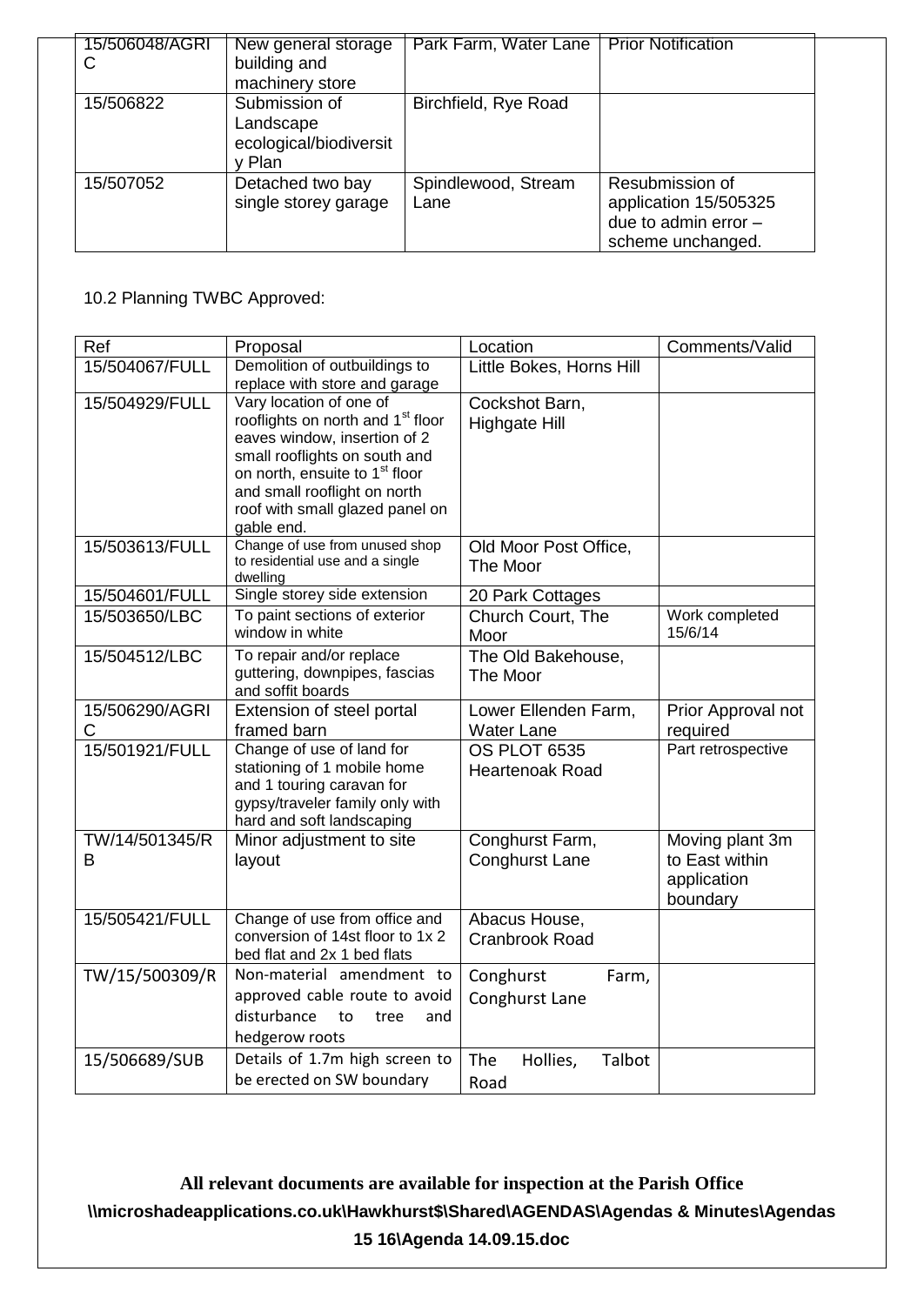#### 10.3 Planning TWBC Refused:

| Ref. No.                   | Proposal                                                         | Location                     | Comments/Valid                                                 |
|----------------------------|------------------------------------------------------------------|------------------------------|----------------------------------------------------------------|
| 15/502743/NMA<br><b>ND</b> | Non-material amendment<br>to increase width of<br>window at rear | 1 Ford Villas, Highgate Hill | Amendment not non-<br>material so new<br>application required. |

#### 10.4 Planning Applications received:

| <b>Num</b><br>ber | <b>Application No</b>      | Proposal                                                                                                                                                      | <b>Location</b>                              | <b>Comments</b> |
|-------------------|----------------------------|---------------------------------------------------------------------------------------------------------------------------------------------------------------|----------------------------------------------|-----------------|
|                   | 48 15/506042/FULL Proposed | $ $ oft $ $ 3<br>floor<br>first<br>extension<br>and                                                                                                           | Ockley                                       |                 |
|                   |                            | conversion                                                                                                                                                    | Cottages, Ockley<br>Lane                     |                 |
|                   |                            | 49 15/506029/FULL Demolition of single garage and flat roof 6<br>addition; proposed erection of 2 storey side Cottages, Horns<br>extension and alterations    | Plum<br>Tree<br>Road                         |                 |
|                   | 50 15/506260/LBC           | LBC to facilitate development works on unlisted Old Chestnuts,<br>neighbouring building by external alteration to Talbot Road<br><b>Old Chestnuts</b>         |                                              |                 |
|                   | 51 15/506676/TPO           | Crown reduction of copper beech of 1.5-2 m, Queens Inn, Rye<br>remove deadwood.                                                                               | Road                                         |                 |
|                   |                            | 52 15/506550/LBC  LBC for fitting of defibrillator to outside wall                                                                                            | Royal Oak Hotel,<br>Rye Road                 |                 |
|                   |                            | 53 15/505908/FULL Creation of sand school                                                                                                                     | Springfield<br>1<br>Cottages, Sopers<br>Lane |                 |
|                   |                            | 54 15/506854/FULL part conversion of garage to home office and Merrymead,<br>changes to fenestration                                                          | Water Lane                                   |                 |
|                   |                            | 55 14/505434/FULL New vehicular access and parking                                                                                                            | Lillesden<br>Park,<br>Hastings Road          |                 |
|                   |                            | 56 15/505395/FULL Retrospective application for change of use of 3 Units 5 and 7<br>industrial units and outside area to dog care and Springfield<br>training | lindustrial estate                           |                 |

# Agenda Item 11: Burial and Memorial

| Interment Date | Deceased                     |                    |
|----------------|------------------------------|--------------------|
| $22$ -Jul-2015 | <b>Thomas Edward Sibree</b>  | Interment of Ashes |
| 28-Aug-2015    | <b>Sheila Pearl Medhurst</b> | Interment of Ashes |
| $3 - Aug-2015$ | Lilian Thirtle-Melton.       | Interment of Ashes |

#### Agenda Item 12: Notes and Information

| Date     | trom              | subject                          |
|----------|-------------------|----------------------------------|
| 03.08.15 | <b>KCPFA</b>      | <b>Playing Fields Newsletter</b> |
| 17.08.15 | <b>Fete Cttee</b> | <b>Minutes 11.08.15</b>          |